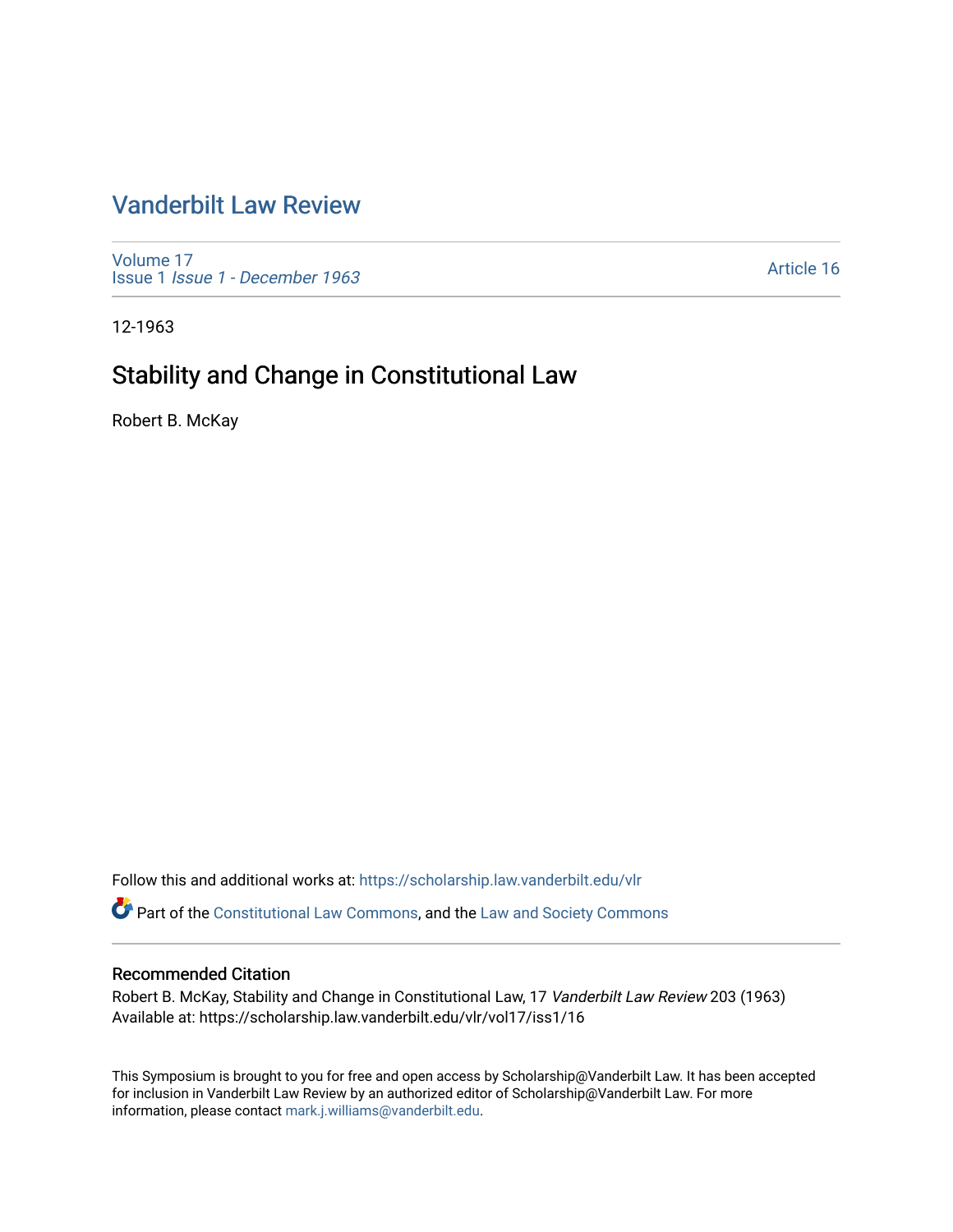## Stability and Change in Constitutional Law

## *Robert B. McKay\**

The forms and functions of constitutional government are in constant and restless motion, principally restrained from heedless change by the innate conservatism of the law, which finds in stability its most worthy objective. The law regards change merely for the sake of change with suspicion, demanding in the name of stare decisis special justification for departure from the past. But the law also has its moments of movement, particularly in the ever-shifting domain of constitutional law, of which it could be said, with Dean Pound: "Law must be stable, and yet it cannot stand still."'

The problem is scarcely new. No society can long survive in which appropriate accommodation is not somehow made to assure stability without stultifying progress. From the conflicting demands of stability and change the law must find, in the words of Mr. Justice Cardozo, and change the law must find, in the words of Mr. Justice Cardozo, "'some path of compromise" which offers promise of growth. "Rest and motion, unrelieved and unchecked, are equally destructive . . . . "2 In this search for proper balance constitutional law presents special difficulties. Stability is essential to preserve certainty and to assure that government and citizen alike may rely upon standards of constant value, while against this compelling necessity there is balanced the equally vital demand for change in the name of progress. The tensions between the two are real and dangerous unless clearly confronted and honestly dealt with.

Constitutional law, like other law, is rooted in the conservative tradition of the legal system as a whole and thus more willingly pays court to the muse of history and the force of precedent than to the muse of sociology and the demand for revision. It is therefore not surprising that lawyers read constitutions as law, in the ordinary meaning of that word, and that judges apply constitutional provisions as they do other law.

[A constitution] commences, like a statute, with an "enacting clause" in the form of a preamble. It reads like law; its language is the spare legal language of command and prohibition, indistinguishable at most points in texture and tone from the language of ordinary statute law; it neither argues nor exhorts, but lays down, as law lays down, what is to be.3

Associate Dean and Professor of Law, New York University.

<sup>1.</sup> POUND, INTERPRETATION OF LEGAL HISTORY 1 (1923).

<sup>2.</sup> CAnDozo, **ThE** GROWTH OF **THE LAw** 2 (1924).

<sup>3.</sup> **BLAcK, THE** PEOPLE **AND THE** COURT **7** (1960).

<sup>203</sup>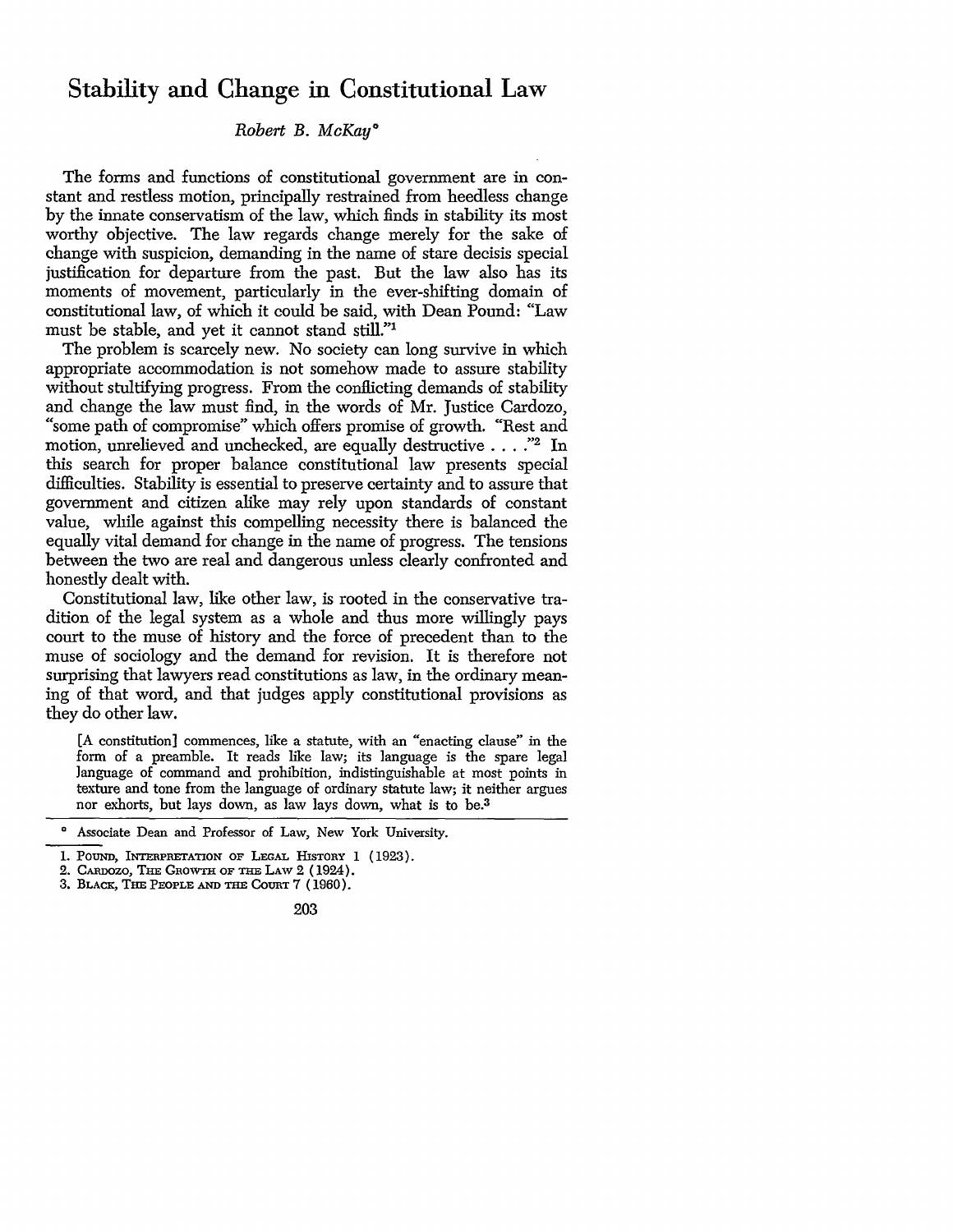The Constitution of the United States was not cast in legal mold by accident, but by design that was itself the product of ineluctable history. A written Constitution seemed necessary not only to assure adequate authority in the central government, but more importantly to give permanent protection against the potential abuses of government with which there was familiarity enough. The distrust of British forms of government, whether in terms of absolute monarchy or of parliamentary supremacy, had provoked the Declaration of Independence and its ringing denunciation of the "repeated injuries and usurpations" of the "present King of Great Britain."4 Even after military victory was assured, continuing mistrust of centralized authority had dictated the weak alliance of nation and states provided for in the Articles of Confederation, which proved to be more a charter of "thou shalt nots" than a formula for effective government.

Perhaps fortunately for the future course of American history, the experience under the Articles was so nearly disastrous that the drafting of an entirely new constitution was quickly seen to be the necessary next development. Even so, it is remarkable that, in the short period between the final ratification of the Articles in 1781 and the convening of the Constitutional Convention in 1787, there could have been so complete a reshaping of operative constitutional theory. From a confederation of extremely narrow national power, transition was astonishingly accomplished to a national government of potentially vast affirmative power; from an almost unamendable charter, transition was made to a Constitution which provided flexibility for growth and change; and where judicial review had been precluded before, it now seemed assured. In only one particular were the original motivations of those who sought rupture with Great Britain preserved in both documents. The idea that all government, particularly the national government, must be strictly limited in some respects was preserved intact and indeed made still more explicit in the Bill of Rights which soon became in effect a part of the original Constitution.5

Experiment, however, the new Constitution was; and experiment it remains even a century and three-quarters later. Though some of the

<sup>4.</sup> The Declaration and Resolves of the First Continental Congress (October 14, 1774) and the Declaration of the Causes and Necessity of Taking **Up** Arms (July 6, 1775) inveighed principally against Parliament. However, by 1776, when the Declaration of Independence was issued, "it had become the accepted theory of the colonists that Parliament had no power whatsoever over them and that they were bound to the British empire only by their allegiance to the king. It was this tie with Britain which the Declaration stated was severed." SOURCES OF OUR LIBERTIES 317 (Perry & Cooper eds. 1959). For the text of the three Declarations, see *id.* at 286-89, 295-300, 319-22.

**<sup>5.</sup>** See **THE GREAT BiGiHTS** (Cahn ed. 1963), particularly Black, *The Bill of Rights and the Federal Government,* in *id.* at 41, and Brennan, *The Bill of Rights and the States, in id.* at 65.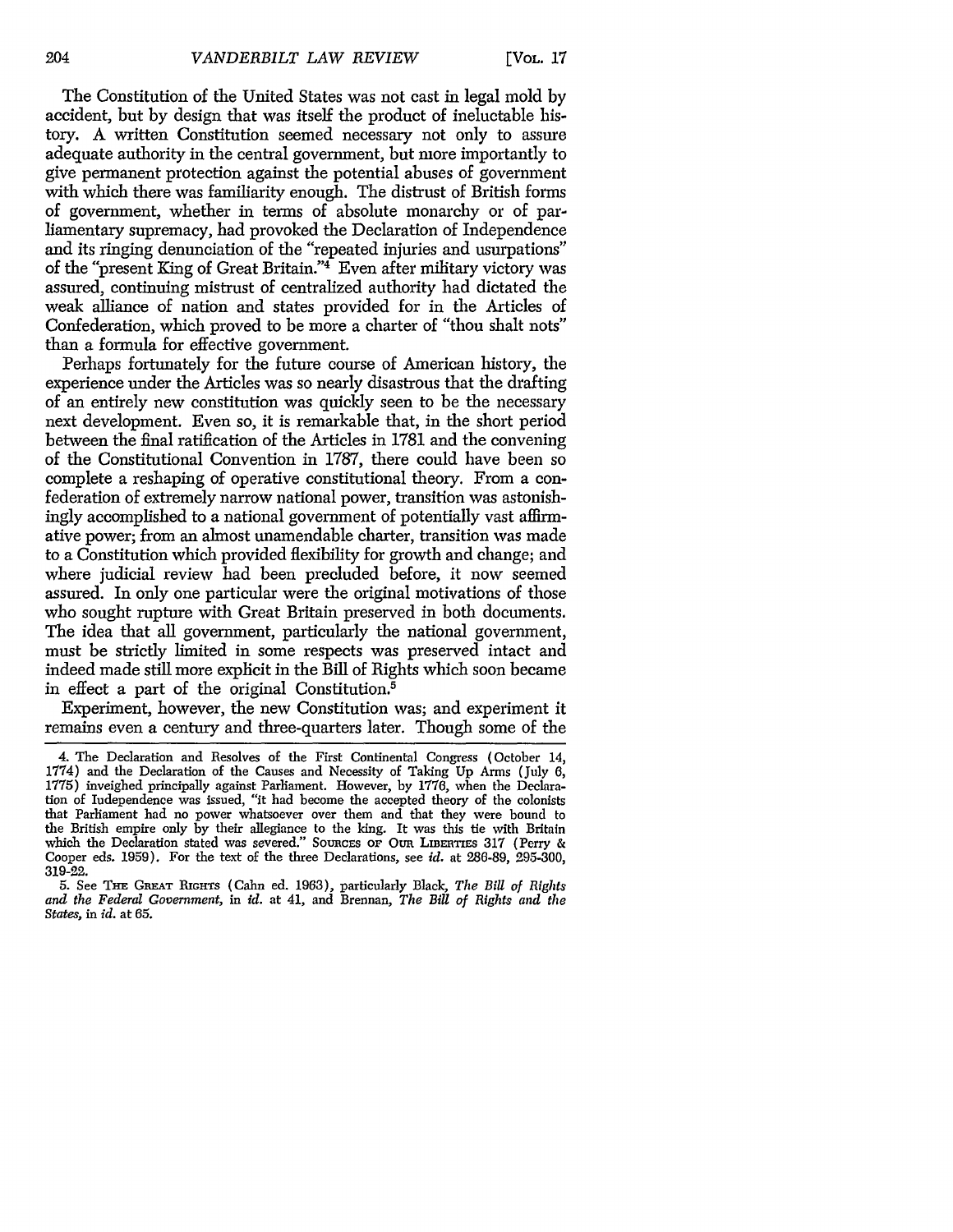rough edges of uncertainty may have been worn off, the Constitution is, in the second half of the twentieth century, as it was in the late eighteenth century, a charter in constant motion. "From age to age, the problem of constitutional adjudication is the same. . **.** . It is to keep one age unfettered by the fears or limited vision of another."<sup>6</sup>

The Constitution of the United States was not only an experiment. It was also an act of faith. Those who drafted the Constitution, and those who voted for its ratification, affirmed their faith in a government whose powers were at most suggested without explicit definition. That is the kind of constitution Mr. Justice Cardozo had in mind when he described the constitutional ideal:

*A constitution* states or ought to state not rules for the passing hour, but principles for an expanding future. In so far as it deviates from that standard, and descends into details and particulars it loses its flexibility, the scope of interpretation contracts, the meaning hardens.<sup>7</sup>

However sound that statement of the constitutional function may now seem, in the eighteenth century the intentional creation of a government with ill-defined powers was an act of such extreme courage that it might well have seemed mere foolhardiness. Indeed, the final draft of the Constitution, the product of one great, and many small, compromises, did not entirely satisfy anyone; and a number of those who attended the Convention did not sign it. Alexander Hamilton, the only delegate from New York who was willing to sign, agreed that it was not "perfect in every part"; and when he later recommended its ratification it was with the faint compliment that it was "upon the whole, a good one, [and] is the best that the present views and circumstances of the country will permit."8 Others were even less enthusiastic, particularly in such important states as New York and Virginia, where ratification was achieved by perilously narrow margins, and only after assurances had been given that a bill of rights would be immediately proposed as further protection against governmental abuse.

Hesitation was understandable. Earlier experience with written constitutions had not only been limited in extent, but as well largely unpromising. John Locke, who was as much as anyone the intellectual preceptor for the drafters of the Constitution of the United States, had failed in his own efforts at constitution drafting. Confident of the perfection of the constitution which he had drafted for the government of Carolina, he had resolutely provided against change. "These funda-

<sup>6.</sup> DouGLAs, WE **=** JuDGEs 429, 430 (1956).

<sup>7.</sup> CARDOZO, THE NATURE OF THE JUDICIAL PROCESS 83-84 (1921).

<sup>8.</sup> Tim **FEDERAIiST,** No. 85, at 590 (Cooke ed. 1961) (Hamilton).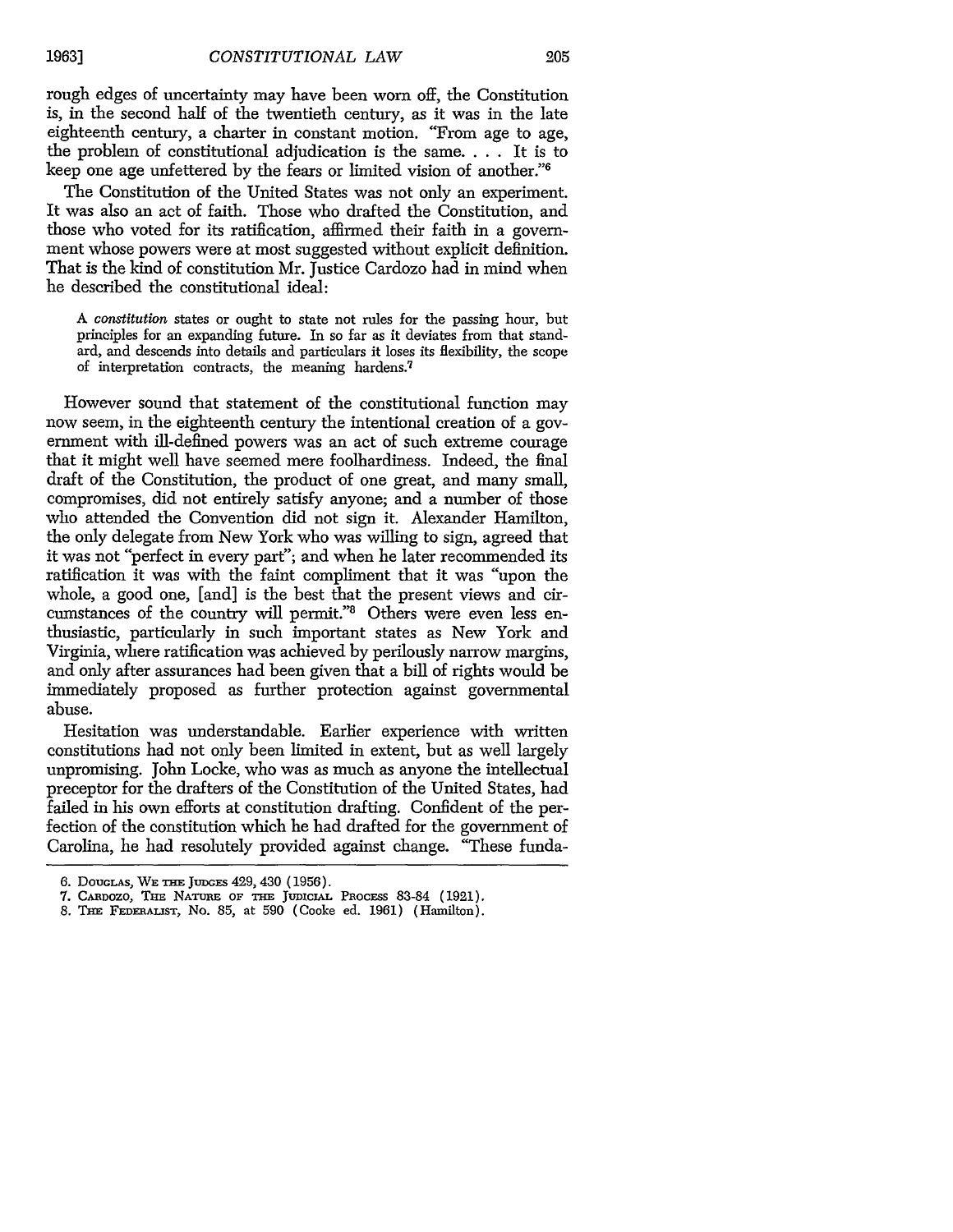mental constitutions," he had said, "shall be and remain the sacred and unalterable form and rule of government of Carolina forever."<sup>9</sup> Although we can now understand why that constitution was unacceptable, we can also understand the doubts that might have been felt at the proposal in 1787 of a constitution with largely undefined powers and the possibility of amendment over the objection of even several states.

Experience before Locke seemed to point the same way. Solon, whose very name came to signify legal wisdom, was so confident that his proposed reforms were forever sound that he bound the Athenians by oath to proclaim that his laws should not be altered for one hundred years.10 And Justinian had prohibited any commentary on the product of his codifiers, an act which is now "remembered only for its futility."<sup>11</sup>

Somehow the drafters were wise enough to reject these lessons of more remote history and to be guided instead by their own experience with the rigidly fixed provisions of the Articles of Confederation. Appealingly aware of their own fallibility they provided a way of amendment that was neither so easy as to encourage ill-considered change nor so difficult as to preclude earnestly sought revision.<sup>12</sup>

The crowning achievement of the Constitution-drafters-even more important than the devising of a successful formula for amendment of the fundamental charter-was their creation of a "living" Constitution,13 adaptable to developments in the physical and social sciences that could not then have been anticipated, and responsive to the changing mores of generations yet unborn. Many years later Woodrow Wilson described the kind of government which that vision made possible.

[G]overnment is not a machine, but a living thing **....** It is accountable to

9. SUPREME COURT AND SUPREME LAW 6 (Cahn ed. 1954).

11. CARDOZO, THE NATURE OF THE JUDICIAL PROCESS 18 (1921).

12. The lesson has lasted well. A proposed change in the amending process, sponsored by the Council of State Governments, and approved by several state legislatures in early 1963, was disapproved by the American Bar Association later in the same year, 49 A.B.A.J. 986-88 (1963), and seems destined for the limbo it so richly deserves. For a penetrating analysis of the dangers of the proposal, see Black, *The Proposed Amendment of Article V: A Threatened Disaster,* 72 YALE L.J. 957 (1963).

13. See Miller, *Notes on the Concept of the "Living" Constitution,* 31 **CFO.** WASH. L. REv. 881 (1963).

<sup>10.</sup> WoRMfsER, THE STORY **oF TmE** LAW 51 (rev. ed. 1962). See also the remarks of Chief Justice Warren in a 1963 address at the Georgia Institute of Technology: "And perhaps the greatest wisdom they showed was in leaving to the people the right to change [the Constitution] by amendment when its language or its interpretation no longer served the national purpose. They knew that change is a law of life, and they did not want our charter of government to be like the laws of the Medes and the Persians which never changed and which eventually became a symbol of the dead past." Warren, Science and the Law: Change and the Constitution, 12 J. Pun. Warren, *Science and the Law: Change and the Constitution*, 12 J. Pun. L. 1,  $\bar{7}$  (1963).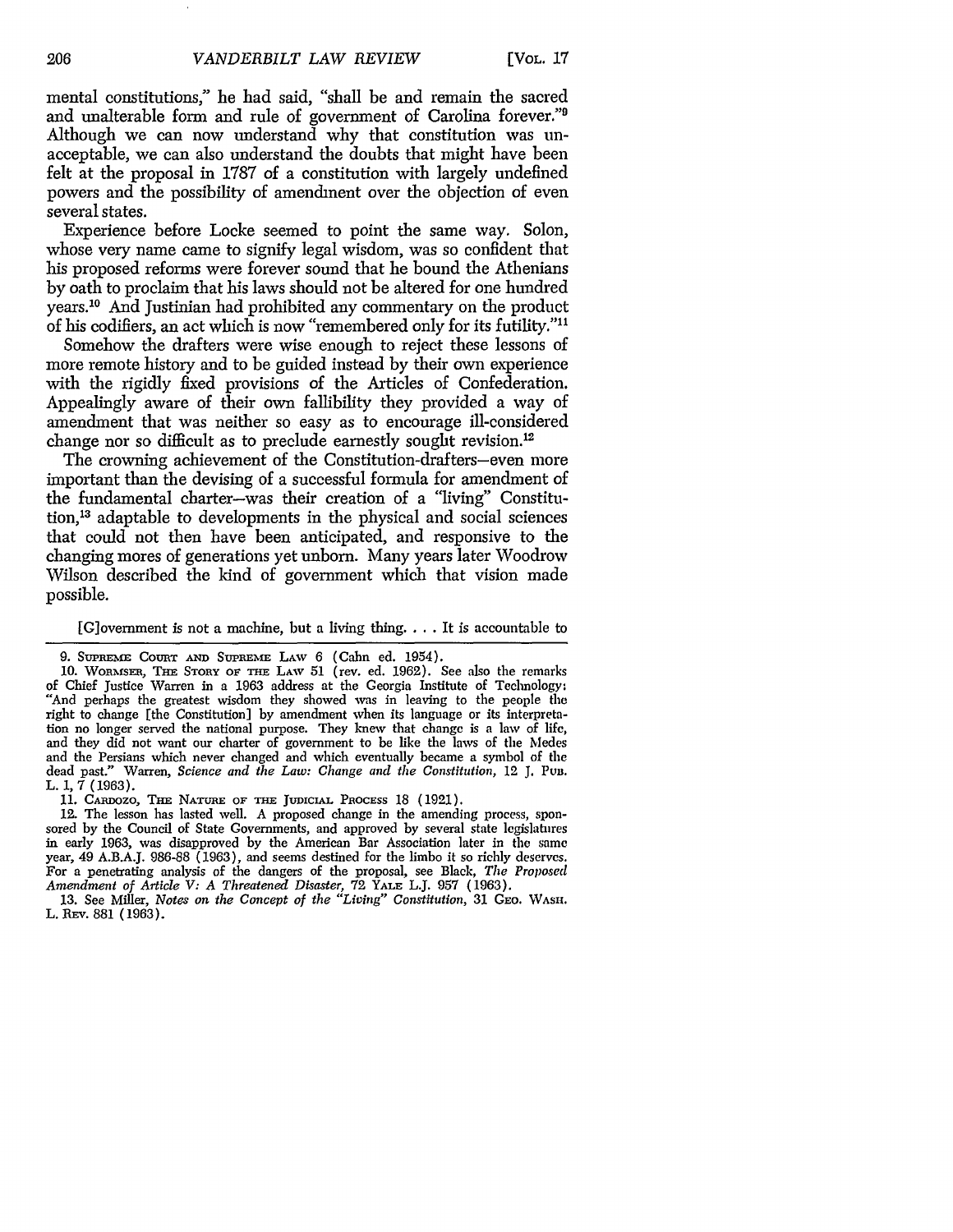Darwin, not to Newton. It is modified by its environments, necessitated by its tasks, shaped to its functions by the sheer pressure of life. **.... 14**

Although a nation and its social structure may be shaped in large part by its constitution and laws, those legal formulations are themselves the product of the nation and social structure of which they are a part. In this there is no contradiction. Law and society are inextricably interrelated; each strives constantly to remake the other into its own image. No one can say which takes the lead in this continuous process of change or which is superior to the other, for in truth each is anterior to its counterpart, while equally each succeeds the other. And so it is that "the judges lead the community's sense of justice as they follow it."15

History confirms the point. The greatness of the Roman Empire was in no small part attributable to the appropriateness of the legal structure that was created to meet the needs not only of Rome, but as well, in a marvel of flexibility, the needs of the widely disparate elements of which the Empire was composed. Justinian's Code, although in the evening of Roman greatness, was a superb distillation and rationalization for Roman civilization. Its wide influence throughout the modem civil law world, and even to an extent in the common law world, is adequate reminder of the staying power of a legal structure rationally conceived.

The three most influential revolutions of modem times, the American, French, and Russian, were all grounded upon well articulated philosophies of government, from which supporting institutions could be erected and legal doctrines formulated to ensure fulfillment of the principles for which the struggle had been commenced.

In the United States the strongly phrased Declaration of Independence was within a dozen years succeeded by the Continental Congress, the Articles of Confederation, and the supremely enduring Constitution of the United States. Because the general political and legal objectives were agreed upon from the beginning, it was possible to flesh out the whole structure of the government superbly well in a relatively short time.

In France, however unclear may have been the dramatic cry for "liberty, equality, and fraternity," and however disorganized the period immediately following the physical success of the revolution, the underlying philosophy soon emerged. The frame of government established in the post-Napoleonic period, although not destined to survive in that precise form, operated until the upheavals of 1848

<sup>14.</sup> WILSON, CONSTITUTIONAL GOVERNMENT IN THE UNITED STATES 56-57 (1908).

<sup>15.</sup> ROSTOW, THE SOVEREIGN PREROGATIVE 84 (1962).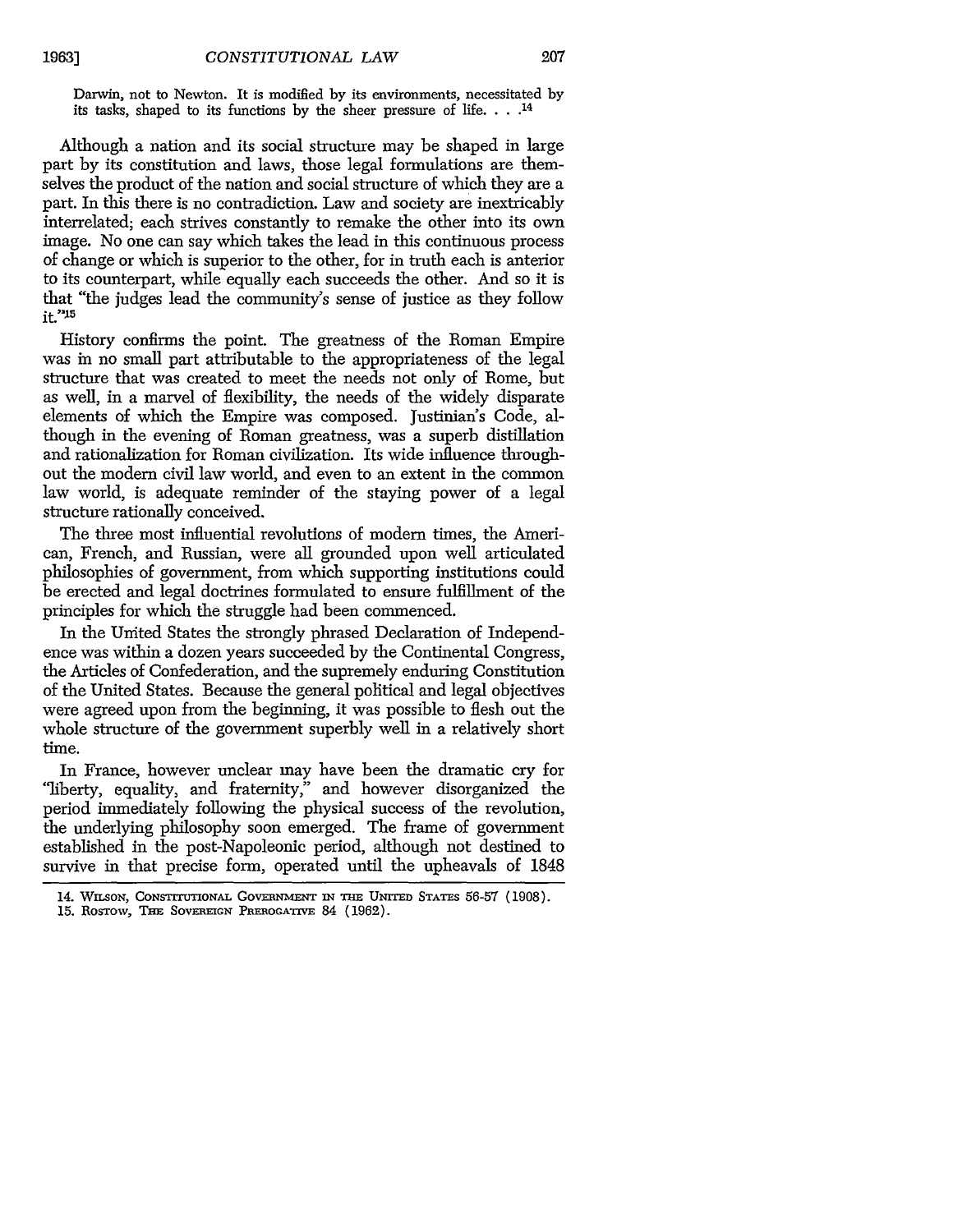made further change necessary, once again to accommodate to the demands of the governed for a government contemporary to their needs. France also contributed, on the private law side, the magnificent accomplishment that was the Napoleonic Code of 1804, which has survived all succeeding challenges to the soundness of its fundamental organization.

Even in Russia, where the success of the revolution of 1917 might have seemed the prelude to rejection of the very idea of a government of laws, at least as other nations recognize that concept, inspiration was from the beginning premised on the systematic expositions in law and logic of Marx and Engels. The failure to achieve elsewhere the anticipated destruction of capitalist society and the persistent refusal of the state to wither away even in Russia are sufficient reminders of the way in which the law accommodates to the exigent facts of the social order. The Soviet state quickly adjusted to these denials in practice of the teachings of theory by creating new norms of government and law that conformed to the realities with which the state, in its highly unwithered form, was confronted.

The United States Constitution, the oldest surviving written constitution, well illustrates stability and change in constitutional law. The very fact of its survival with minimal change over more than 175 years of striking social evolution is strongly persuasive, not only that it was "intended to endure for ages to come,"<sup>16</sup> but as well that it was soundly conceived to achieve exactly that end. The grants of power in the first three articles, to the Congress, the President, and the federal judiciary, were couched in language that was not cautiously restrictive -scarcely, one might say, even guarded.

Article I offers the Congress a generous choice of legislative powers. The scant sixteen words of the commerce clause state a formula which has proved ample for the development of the principal source of national power. The generously unconfined language of the power to tax and spend for the general welfare offers a similarly open-ended invitation for the expansive interpretation which that clause has received from both Congress and Court. When there is added to these and other great legislative powers the culminating elasticity of the "necessary and proper clause," the flex of the legislative muscle is adequately suggested.

The first sentence of article II provides that "the executive Power shall be vested in a President of the United States of America." When there is added to this the uncertain but expandable reach of the President's power as commander-in-chief and as principal custodian of the treaty power, it is understandable how strong chief executives have

<sup>16.</sup> McCulloch v. Maryland, 17 U.S. (4 Wheat.) 316, 415 (1819).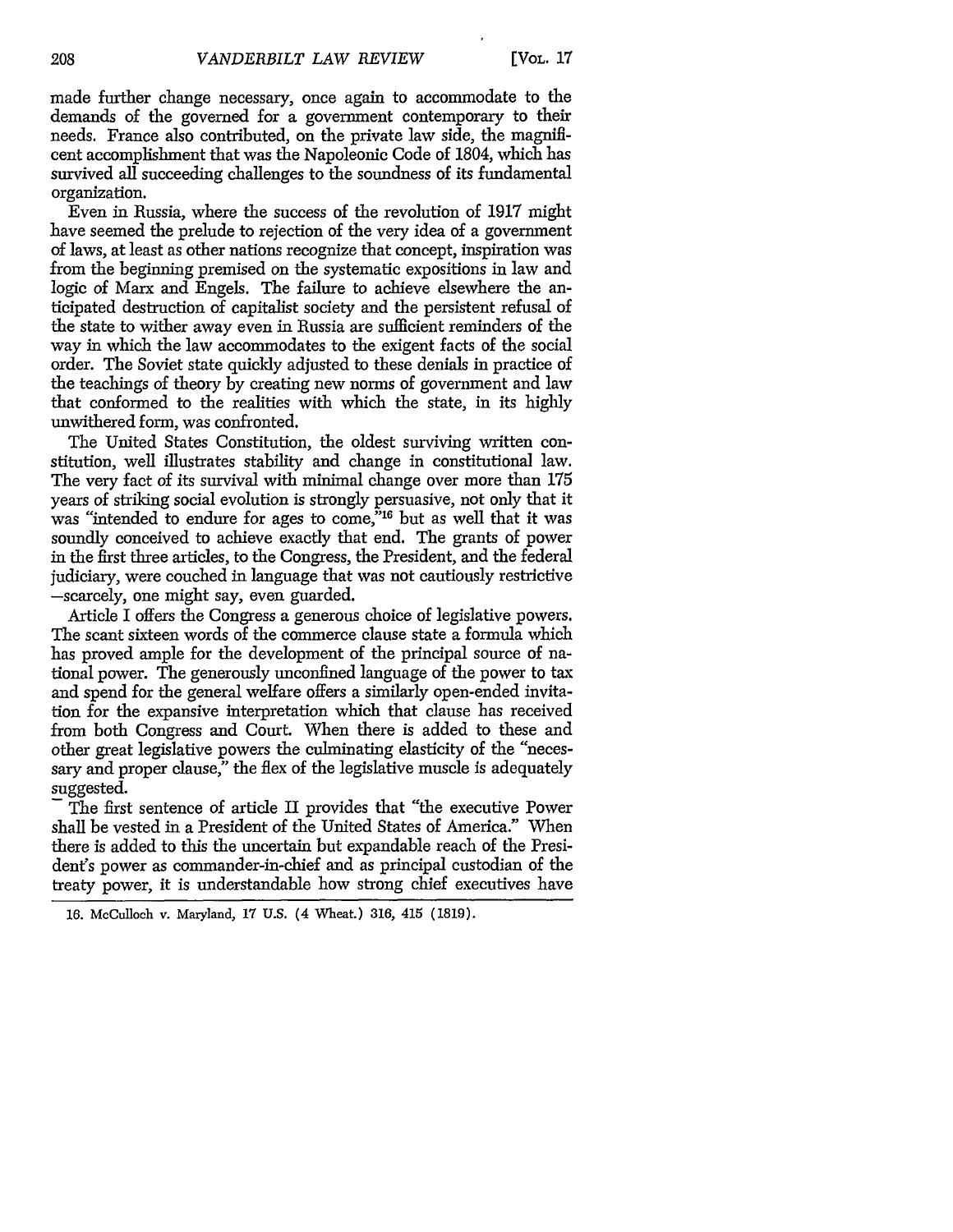been able to wield vast authority.<sup>17</sup>

Even the federal judiciary, with no power to initiate or adopt legislative programs, is the beneficiary under article III of substantial powers of supervision and restraint upon the other branches of government. Judicial review, as reinforced by the supremacy clause of article VI, is undeniably a powerful instrument which can be used alternatively in the interests of stability or as the advance guard of change.

The significance of stability and change in constitutional law can perhaps best be understood through examination of several principles which may be regarded as basic to the development of constitutional law in the United States.

*First.* The shaping of constitutional law is not the exclusive province of the Supreme Court of the United States, or even of the judiciary as a whole. President and Congress alike have always been concerned with the constitutional validity of proposed action, whether legislative or executive in character. The rare occasions on which a Congress or a President has advised action in disregard of apparent constitutional barriers are celebrated for their exceptionality, not for their usualness.<sup>18</sup>

Alexander Hamilton believed that "the judiciary is beyond comparison the weakest of the three departments of power," and thus "the least dangerous to the political rights of the constitution. . . .<sup>"19</sup> Others have feared judicial usurpation in light of the presumed finality of judicial review.<sup>20</sup> It is more likely, however, that the veto power of the Court is not as important as its creative function. Even in its more negative role the Court is not beyond reversal, in a few instances by constitutional amendment, and more significantly by legislative revision to avoid constitutional difficulties.<sup>21</sup>

In considering the negative or restraining powers of the federal judiciary it is instructive to recall how relatively few are the instances in which the Supreme Court has invalidated any portion of a federal

19. THE FEDERALIST, No. 78, at 522, 523 (Cooke ed. 1961) (Hamilton).

<sup>17.</sup> See, *e.g.,* the discussion in the various opinions in Youngstown Sheet & Tube Co. v. Sawyer, 343 U.S. 579 (1952).

<sup>18.</sup> Probably the most celebrated instance of executive disregard of potential constitutional difficulties was the letter of President Franklin D. Roosevelt to the chairman of a congressional committee urging passage of legislation regulating the coal industry. It concluded as follows: "I hope your committee will not permit doubts as to constitutionality, however reasonable, to block the suggested legislation." 4 **PUBLIC PAPERS** AND ADDRESSES OF FRANKLIN D. ROOSEVELT 297 (1938).

<sup>20.</sup> See, *e.g.*, BOUDIN, GOVERNMENT BY JUDICIARY (1932); *cf.* HAND, THE BILL OF **RIGrrrs (1958).**

<sup>21. &</sup>quot;Congress has undoubted power to redefine the distribution of power over interstate commerce. It may either permit the states to regulate the commerce in a manner which would otherwise not be permissible . . . or exclude state regulation even of matters of peculiarly local concern which nevertheless affect interstate commerce." Southern Pac. Co. v. Arizona, 325 U.S. 761, 769 (1945).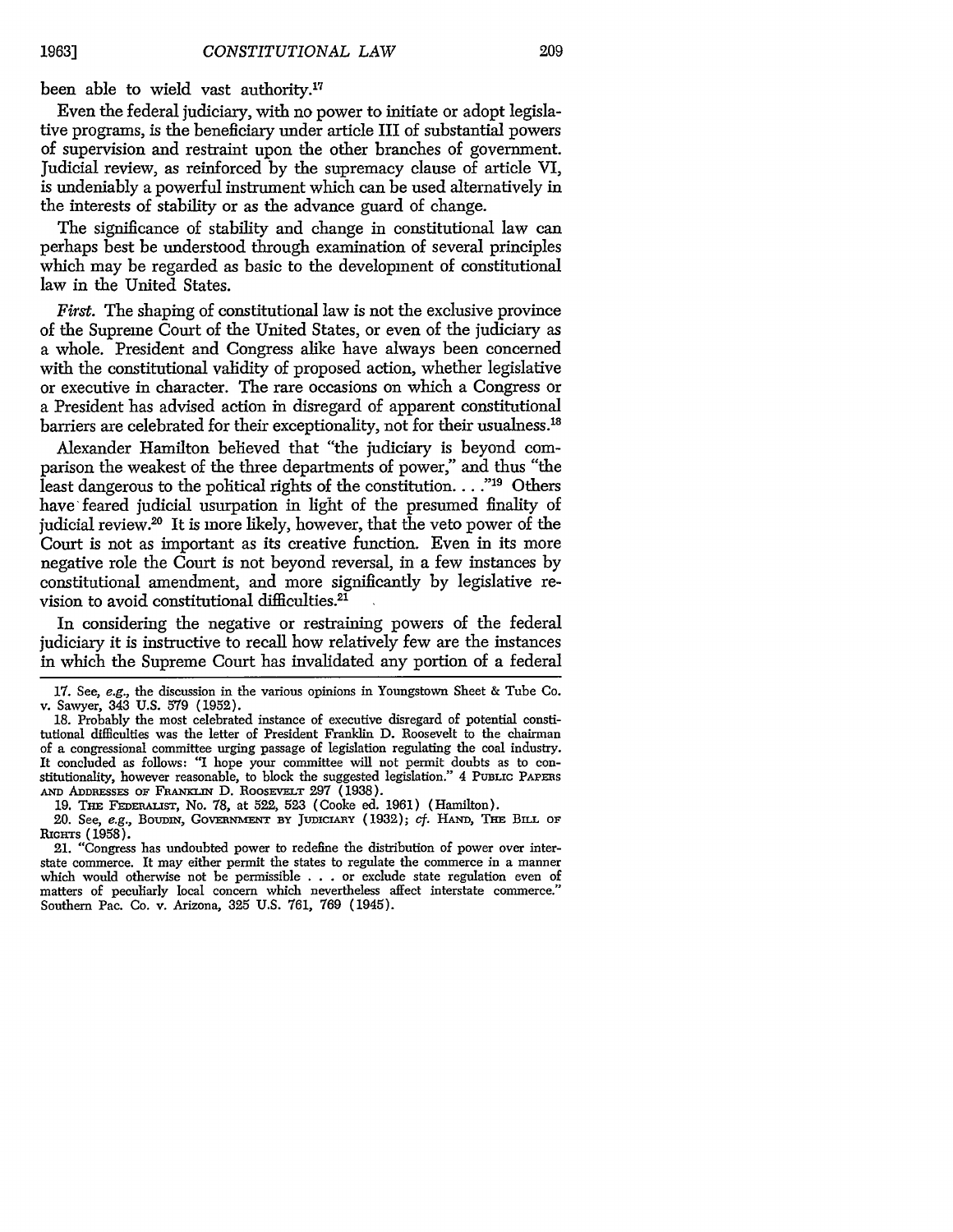statute,<sup>22</sup> amounting altogether to fewer than a hundred;<sup>23</sup> many of those decisions either involved relatively unimportant statutes or were themselves later overruled.24 The times when a presidential act has been specifically repudiated by the Court have been fewer still.<sup>25</sup> Moreover, Congress and President alike have proved themselves uncommonly inventive in finding ways around these occasional barriers erected by the judiciary. Indeed, the Court has never specifically denied the power of the Congress to revise or even withdraw the jurisdiction of federal courts, and specifically of the Supreme Court.<sup>26</sup>

The interdependence of Court, Congress, and President and their joint responsibility for the shaping of constitutional law were effectively summarized in a report of the Senate Judiciary Committee during the period when President Roosevelt's so-called "Court-packing" plan was being debated:

Today it may be the Court which is charged with forgetting its constitutional duties. Tomorrow it may be the Congress. The next day it may be the Executive. If we yield to the temptation now to lay the lash upon the Court, we are only teaching others to apply it to ourselves **.... 27**

The importance of judicial review should not, however, be minimized. The very fact of its existence assures basic stability in constitutional law while at the same time providing opportunity for growth and change. To find both stability and change in the same doctrine may seem at first ambiguous. Explanation lies in the fact that both are appropriate functions of the Supreme Court in its role as developer

23. In 1958 Chief Justice Warren observed that "In some 81 instances since this Court was established it has determined that congressional action exceeded the bounds of the Constitution." Trop v. Dulles, 356 U.S. 86, 104 (1958).

24. See, e.g., Adkins v. Children's Hospital, 261 U.S. 525 (1923), overruled in West Coast Hotel Co. v. Parrish, 300 U.S. 379 (1937); Hammer v. Dagenhart, 247 U.S. 251 (1918), overruled in United States v. Darby, 312 U.S. 100 (1941); Hepburn v. Griswold, 75 U.S. (8 Wall.) 603 (1870), overruled in Knox v. Lee (Legal Tender Cases) 79 U.S. (12 Wall.) 457 (1871).

25. See, e.g., Youngstown Sheet & Tube Co. v. Sawyer, 343 U.S. 579 (1952).

26. See *Ex parte* McCardle, 74 U.S. (7 Wall.) 506 (1868). Recent commentators have doubted the continuing force of the decision. See Hart, *The Power of Congress* To Limit the Jurisdiction of Federal Courts: An Exercise in Dialectic, 66 HARV. L. REV. 1362 (1953); Merry, *Scope of the Supreme Court's Appellate Jurisdiction: Historical Basis,* 47 MINN. L. Rlv. 53 (1962); Ratner, *Congressional Power over the Appellate Jurisdiction of the Supreme Court,* 109 U. PA. L. REV. 157 (1960).

**27.** Sen. Judiciary Comm., *Reorganization of the Federal Judiciary,* S. **REP.** No. 711, 75th Cong., 1st Sess. 10 (1937).

<sup>22.</sup> The number of decisions invalidating state legislation is much greater, bringing to mind the remark of Mr. Justice Holmes: "I do not think the United States would come to an end if we lost our power to declare an Act of Congress void. I do think the Union would be imperiled if we could not make that declaration as to the laws of the several states." HOLMES, *Law and the Court,* in **COLLECTED LEGAL** PAPFRS 295-96 **(1920).**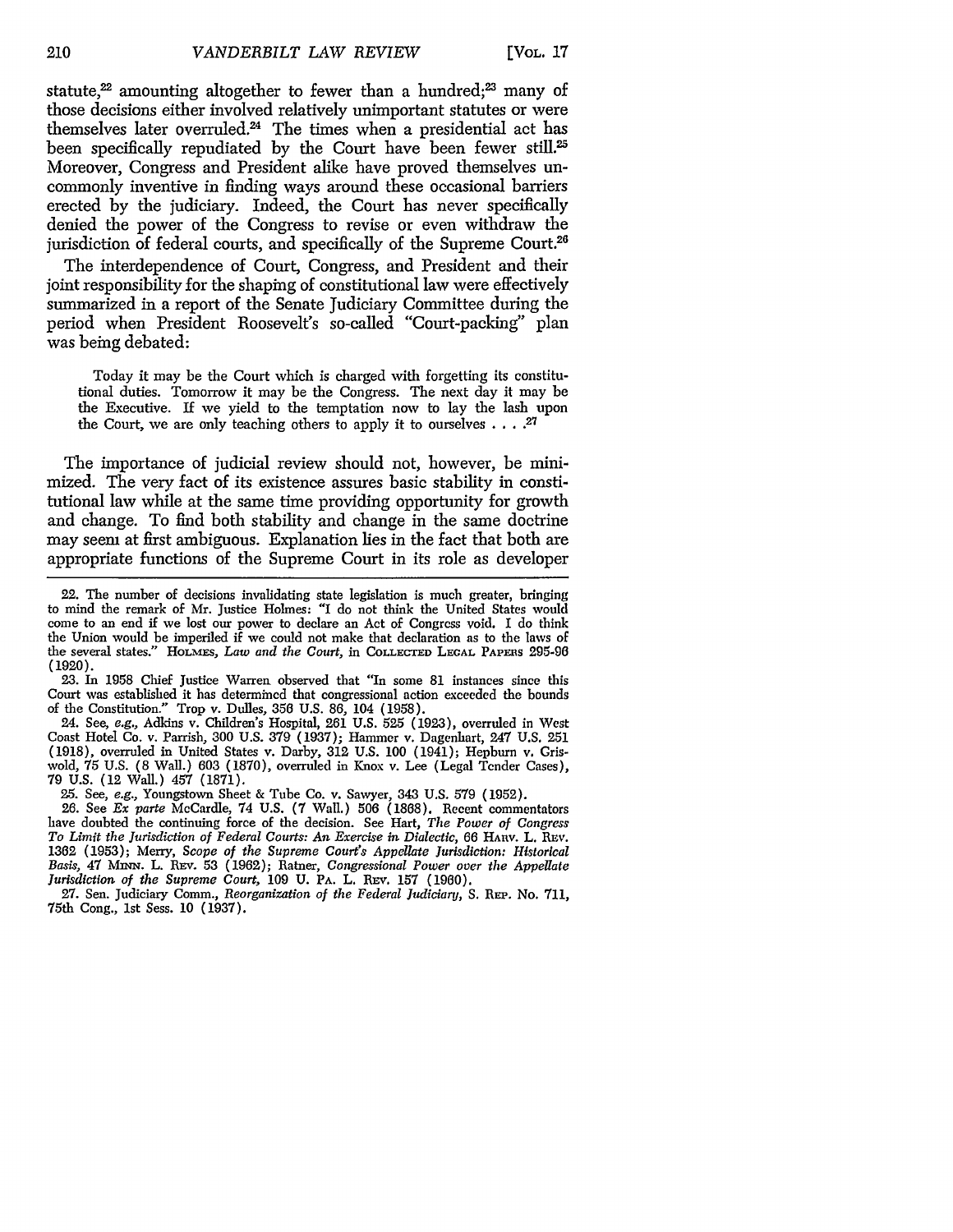and expositor of constitutional law. Through judicial review it is possible to preserve a conservative link with the past while, not inconsistently, seeking current anchorage in the dynamics of the contemporary scene. Thus the Court has sometimes thought it necessary to restrain economic innovation or social experimentation, while at other times it has been willing to examine legislative programs and executive action in more relaxed and permissive fashion.

Perhaps the outstanding example which illustrates both aspects of the Court's attitude toward judicial review is found in the fluctuating course of the doctrines pursuant to which specific prohibitions of the Bill of Rights are made applicable to the states. Not long after the ratification of the fourteenth amendment the Court concluded that neither the privileges and immunities clause nor the due process clause imposed upon the states limitations comparable to those upon the national government enumerated in the Bill of Rights.<sup>28</sup> But in the twentieth century the Court has found that many of those specifics are "implicit in the concept of ordered liberty, and thus, through the Fourteenth Amendment, become valid as against the states."29 By the end of 1963 the only important guarantees of the Bill of Rights which had not been specifically "incorporated" into the due process clause were the privilege against self-incrimination, the double jeopardy clause, and the right of jury trial in civil suits. Challenge continues as to each of these, and no one can be sure where the matter will end in this continuing dialogue concerning the meaning of liberty and the extent to which government should be restricted.<sup>30</sup>

Second. Justices of the Supreme Court do legislate, as do their counterparts in the lower federal courts and in the state courts. Mr. justice Jackson once observed wryly that "Every justice has been accused of legislating and everyone has joined in that accusation of others."31 The question is not whether, but when, in what degree, and for what ends. It is easy for those who disagree with particular decisions to cry "judicial legislation" much as they might cry "foul" at a sporting event in protest against an unpopular decision by a referee. Thus understood, "judicial legislation" is not inherently more dangerous to the sound progression of constitutional law than "judicial self-

<sup>28.</sup> The cases are reviewed in Twining v. New Jersey, 211 U.S. 78 (1908).

<sup>29.</sup> Palko v. Connecticut, 302 U.S. 319, 325 (1937). For recent additions see Gideon v. Wainwright, 372 U.S. 335 (1963); Mapp v. Ohio, 367 U.S. 643 (1961).

<sup>30.</sup> The incorporation into due process of the privilege against self-incrimination is raised in Malloy v. Hogan, 150 Conn. 220, 187 A.2d 744, *cert. granted,* 373 U.S. 948 (1963). It has even been suggested that the jury-trial provision of the seventh amendment as to civil cases might be incorporated. N.Y.U. Law Center Bull., pp. 6-7, Fall, 1963.

<sup>31.</sup> JACKSON, THE SUPREME COURT IN THE AMERICAN SYSTEM OF GOVERNMENT 80 **(1955).**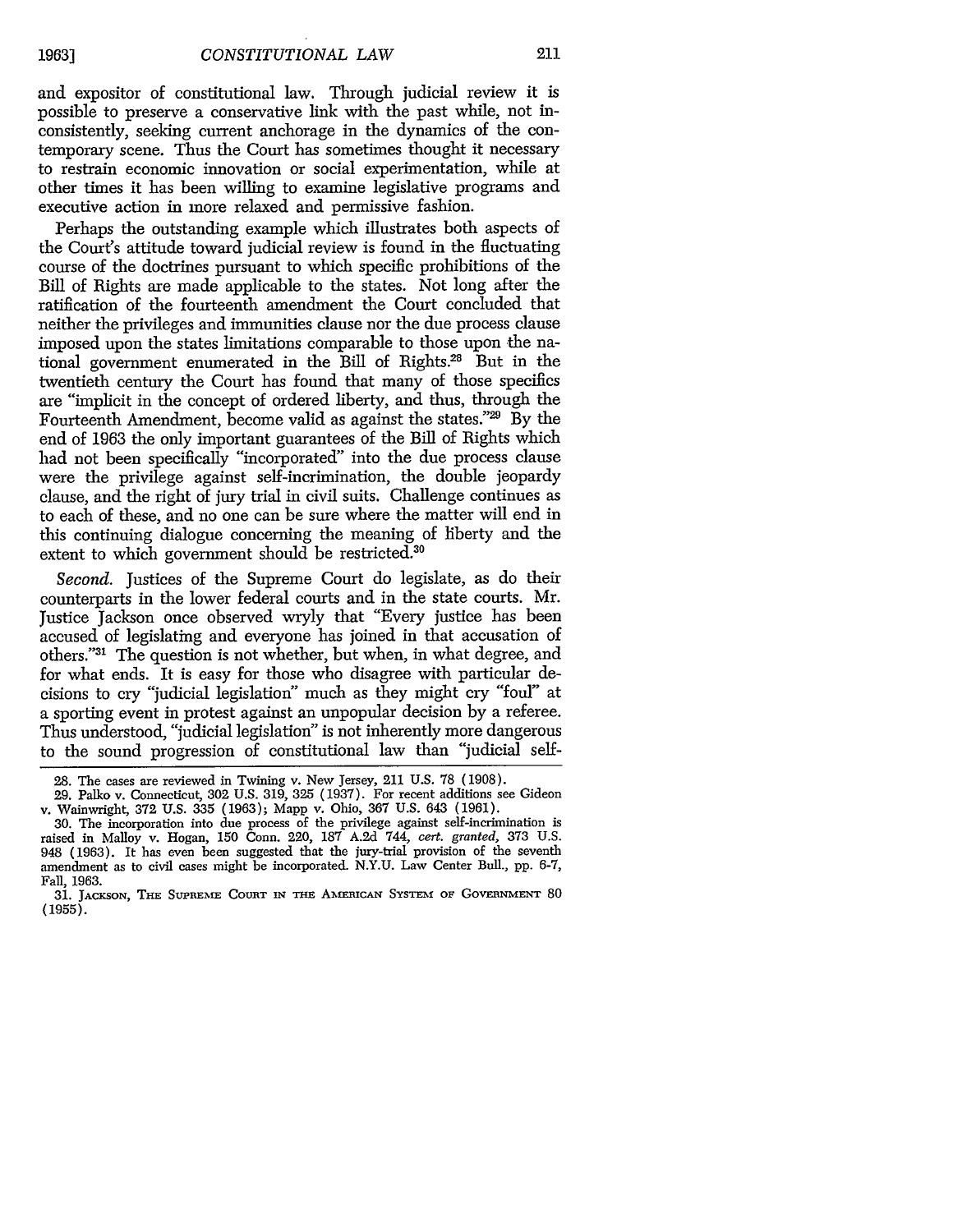restraint," however more usual may be a demand for the latter.

The much more important inquiry involves an examination of what courts do with their decision-making power, remembering that failure to keep the law abreast of the times may be as serious an abuse of discretion as a too rapid acceleration in the pursuit of an unripe objective. No one seriously argues, in the vein of Dooley's famous complaint, that judges should follow the election returns.<sup>32</sup> The judge confronted with a problem of constitutional interpretation is required to make a more discriminating assessment. Professor Paul Freund has stated it well: "The judge need only be careful not to confuse the climate of opinion with the heat of the day, not to mistake the gusts of a local storm with the steady winds of doctrine."33 Even though judges may legislate "only interstitially ...confined from molar to molecular motions," as Mr. Justice Holmes stated it, $34$  their task remains vital and fraught with hazard. There is not in constitutional interpretation the easy road to certainty which Sir Henry Maine attributed to English conrts in the nineteenth century:

When a group of facts comes before an English Court for adjudication **...** it is taken absolutely for granted that there is somewhere a rule of known law which will cover the facts of the dispute now litigated, and that, if such a rule be not discovered, it is only that the necessary patience, knowledge or acumen, is not forthcoming to detect it.35

There is no escaping the fact that law, particularly constitutional law, is not simply "discovered." The formulation and development of controlling principles are in important part shaped by conscious judicial participation in the growth process.

*Third.* In constitutional law, as elsewhere in the legal system, appropriate reliance on the doctrine of stare decisis assures continuity and stability for the preservation of the system. But, as Mr. Justice Harlan observed in 1962, the Supreme Court has a "considered practice not to apply *stare decisis* as rigidly in constitutional as in nonconstitutional cases . . . .<sup>236</sup> And Mr. Justice Douglas noted in the same case that "matters of constitutional interpretation . . . are always open."37 The reasons are not hard to comprehend.

Every rule of law is an experiment, whether resulting from case-by-

- 34. Southern Pac. Co. v. Jensen, 244 U.S. 205, 221 (1917) (dissenting opinion).
- 35. MAINE, **ANCIENT** LAw 30 (2d American from 2d London ed. 1874).
- 36. Glidden Co. v. Zdanok, 370 U.S. 530, 543 (1962). See also United States v. South Buffalo Ry., 333 U.S. 771, 774-75 (1948); Helvering v. Hallock, **309** U.S. 106, 119 (1940); Burnet v. Coronado Oil & Gas Co., 285 U.S. 393, 405-08 (1932) (dissenting opinion).

<sup>32.</sup> See **Mn.** DOOLEY ON THE **CHOICE** OF LAw 52 (Bander ed. 1963).

<sup>33.</sup> FREUND, ON UNDERSTANDING THE SUPREME COURT 18 (1949).

<sup>37.</sup> Glidden Co. v. Zdanok, *supra* note 36, at 592 (dissenting opinion).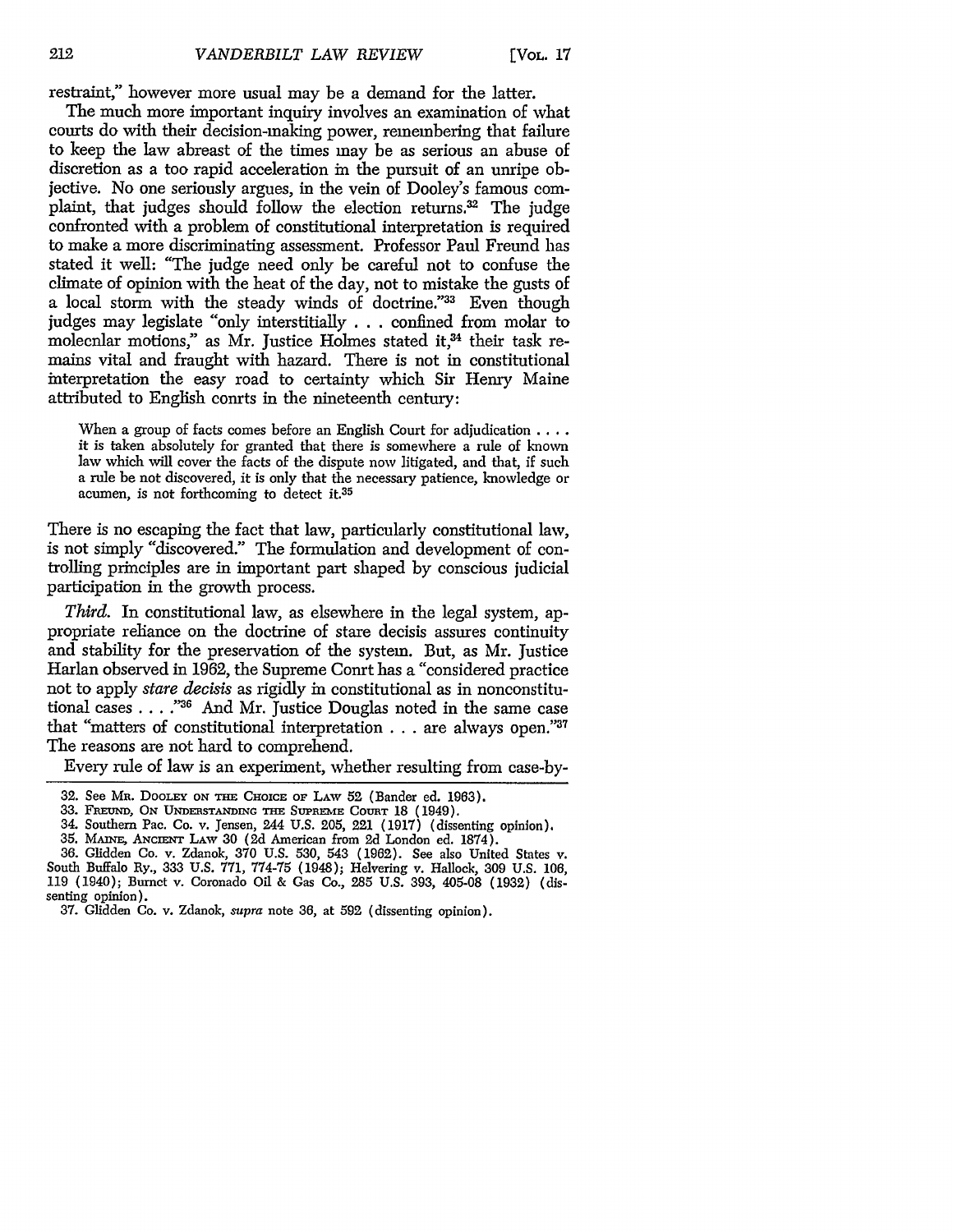213

case development into a principle of the common law, from judicial interpretation of statute, or from judicial application of such generalized commands and prohibitions as the executive power, the commerce power, or due process of law. If the hypothesis upon which a particular solution is premised is proved false, or if the operative facts shift so that the hypothesis is no longer relevant, precedent should not forbid needed change. Rules of law, constitutional no less than others, are generalizations designed to permit men to live in close proximity with their fellows in an orderly society. But these generalizations, however precisely right for one generation, are "not fixed rules for deciding doubtful cases, but instrumentalities for their investigation, methods by which the net value of past experience is rendered available for present scrutiny of new perplexities."38

The full Latin maxim, of which stare decisis is the shortened form, is itself instructive as to the creative, but not inflexibly binding, nature of precedent. *Stare decisis et non quieta movere,* said to be the full expression, translates thus: "To adhere to precedents, and not to unsettle things which are established."<sup>39</sup> There is exactly the point. The law, if it is to serve its proper role in society, can never be fully at rest, but must always be to some extent in motion, ever searching for its own best ends.

The search for a static security-in the law as elsewhere-is misguided. The fact is that security can only be achieved through constant change, through the wise discarding of old ideas that have outlived their usefulness, and through the adopting of others to current facts.<sup>40</sup>

Reaffirmation of the truism that precedent must sometimes give way to new doctrine carries with it the danger of a different kind of misunderstanding. While some believe that the Supreme Court has not been mindful of the force and utility of precedent, quite the reverse is in fact true. As recently as 1958 the record of Supreme Court overruling decisions stood at only ninety,<sup>41</sup> and there have been very few additional instances since that time.42 This is not a significantly large number when it is recalled that most of the doctrines overruled were neither very important by the time of discard nor even of great moment in their revised forms, however proper it may have been in each case to prune out the legal deadwood. The few

<sup>38.</sup> DEWEY, HUMAN NATURE AND CONDUCT 240, 241 (1922).

**<sup>39.</sup>** B.ce's **LAw DICTIONARY** 1578 (1951).

<sup>40.</sup> Douglas, *Stare Decisis,* 49 CoLJm. L. REv. 735 (1949).

<sup>41.</sup> Blaustein & Field, *"Overruling" Opinions in the Supreme Court,* 57 **MICH.** L. REV. 151 (1958).

<sup>42.</sup> The most prominent recent example is Gideon v. Wainwright, 372 U.S. 335 (1963), overruling Betts v. Brady, 316 U.S. 455 (1942). *Cf.* Baker v. Carr, 369 U.S. 186 (1962), limiting, if not overruling, Colegrove v. Green, 328 U.S. 549 (1946).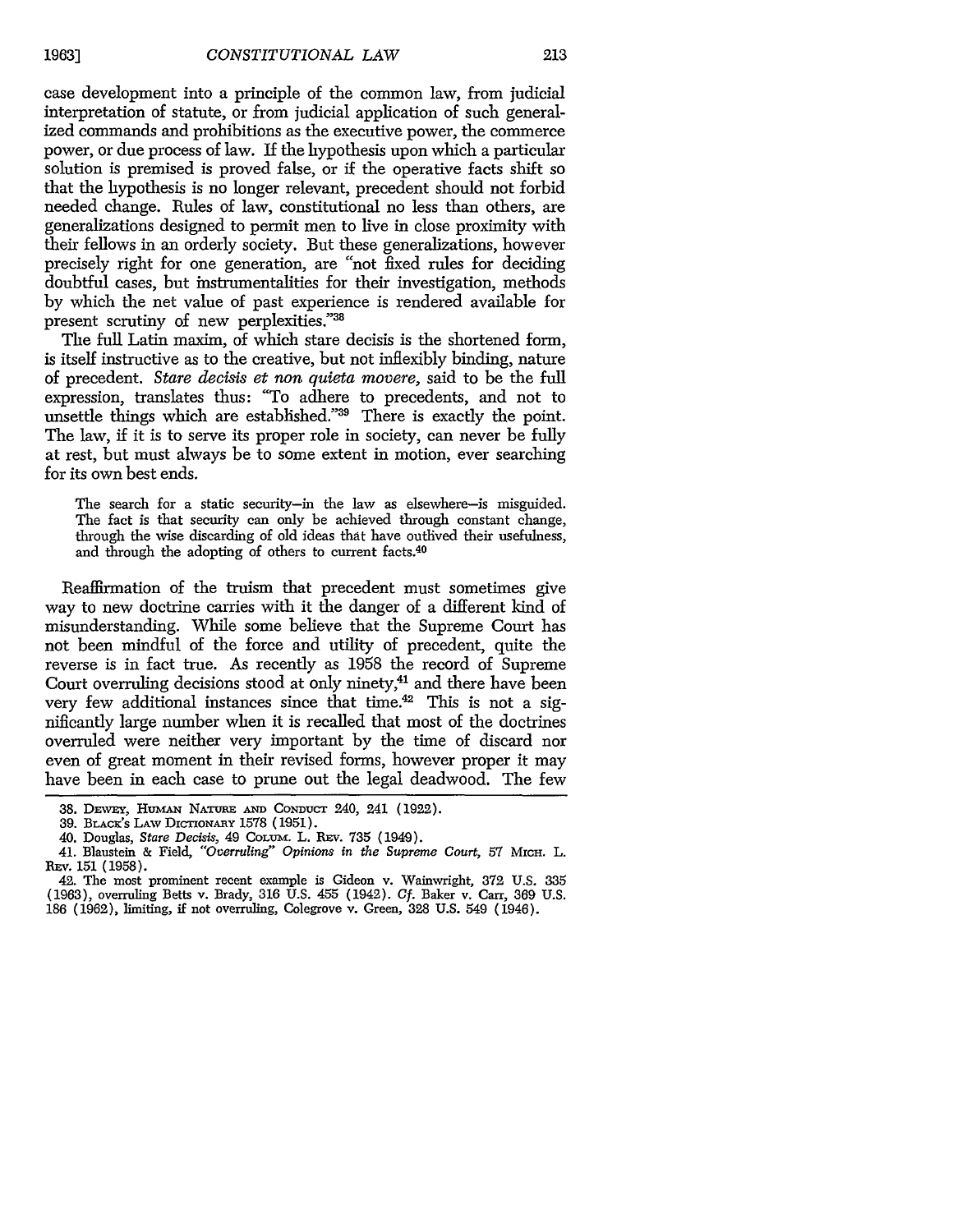dramatic and well remembered overrulings are the exceptions. And who is there now to argue that the Court's second thoughts were not ordinarily better in these celebrated cases than the discarded doctrine? Surely we are more comfortable today with a Constitution which forbids manifestations of racial discrimination in state-run primary elections<sup>43</sup> and in public schools<sup>44</sup> than a Constitution which invites discrimination or is silent on that score. There are no longer many who would deny a large measure of freedom to state and federal legislatures in their efforts to deal with matters of economic and social welfare.<sup>45</sup> There is no longer much wistful looking back at rulings which permitted compulsory flag salutes<sup>46</sup> or the trial of civilian dependents outside the United States by military courtsmartial.<sup>47</sup> Nor on the procedural side is there any noticeable demand for reconsideration of the doctrine that in diversity cases federal courts should apply the substantive law of the states in which they  $s$ it. $48$ 

The great precepts of constitutional law, while not matters of whim or caprice, must nonetheless be capable of movement and flexibility. There is no better example of the growth possible in constitutional principles than the due process clause of the fourteenth amendment, of which Mr. Justice Frankfurter has said, speaking of only one of its aspects, "due process is not confined within a permanent catalogue of what may at a given time be deemed the limits or the essentials of fundamental rights."49 Precedent is thus a means to the end of constitutional growth and adaptation; it most assuredly is not an end in itself.

*Fourth.* History and experience have been, and are, the great instruments for the definition of constitutional law. Oliver Wendell Holmes could have been thinking of constitutional law as well as of the common law when he wrote that "The life of the law has not been

46. See Board of Educ. v. Barnette, 319 U.S. 624 (1943), overruling Minersville School Dist. v. Gobitis, 310 U.S. 586 (1940).

47. See Reid v. Covert, 354 U.S. **1** (1957), overruling, on rehearing, Reid v. Covert, 351 U.S. 487 (1956), and Kinsella v. Krueger, 351 U.S. 470 (1956).

48. See Erie R.R. v. Tompkins, 304 U.S. 64 (1938), overruling Swift v. Tyson, 41 **U.S. (16** Pet.) **1** (1842).

49. Wolf v. Colorado, 338 U.S. 25, 27 (1949).

<sup>43.</sup> See Smith v. Allwright, 321 U.S. 649 (1044), overruling Grovey v. Townsend, 295 **U.S.** 45 (1935).

<sup>44.</sup> See Brown v. Board of Educ., 347 U.S. 483 (1954), almost overruling Plessy v. Ferguson, 163 U.S. 537 (1896). The overruling was completed in Gayle v. Browder, 352 **U.S.** 903 (1956).

<sup>45.</sup> See United States v. Darby, 312 U.S. 100 (1941), overruling Hammer v. Dagenhart, 247 U.S. 251 (1918); West Coast Hotel Co. v. Parrish, 300 U.S. 379 (1937), overruling Adkins v. Children's Hospital, 261 U.S. 525 (1923), and Morehead v. Tipaldo, 298 U.S. 587 (1936). **Cf.** Ferguson v. Skrupa, 372 U.S. 726, 729-31 (1963).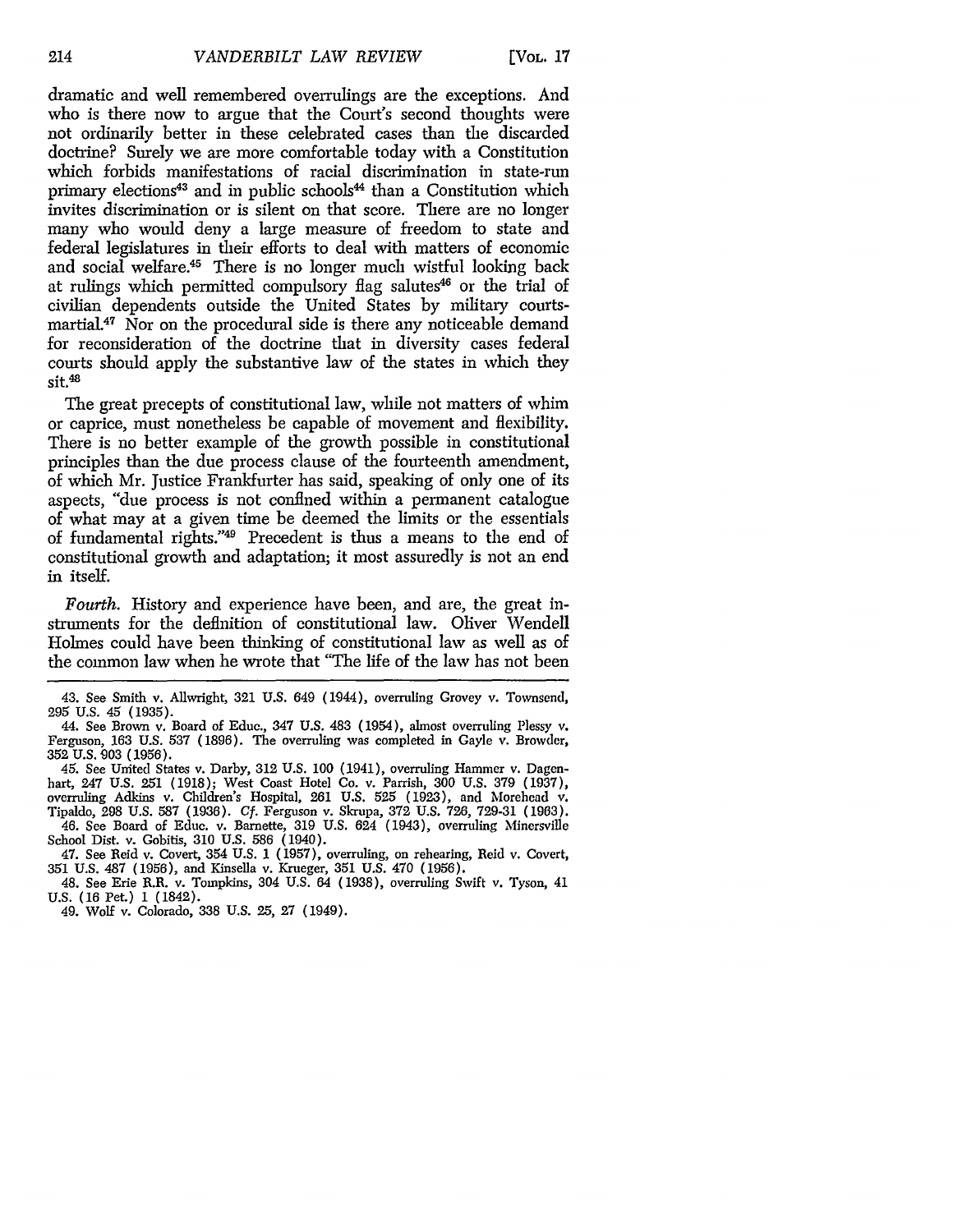logic: it has been experience."<sup>50</sup> No thinking judge denies what Maitland asserted: "To-day we study the day before yesterday, in order that yesterday may not paralyse to-day, and to-day may not

History and experience interact upon one another so that today's experience with Supreme Court rulings becomes tomorrow's history, ready at hand for adaptation into restatement, modification, or rejection of earlier rulings when next presented for judicial consideration. History is a dynamic component of the judicial process which encourages constant re-examination of doctrines and positions. So long as history is not viewed as a static element, the Constitution can be preserved ever young. History serves the useful function of calling attention to the value of stability, but is clearly no enemy of change. Rather it is the vehicle through which orderly change may be achieved.

*Fifth.* Probably it has always been true, and certainly it is clear in the twentieth century, that effective government is flexible government. Adaptability must be the catchword, not only to meet crises of the moment but as well to accommodate to changed ways of looking at constitutional doctrines, particularly at limitations on government, such as "unreasonable" search and seizure, due process, equal protection of the laws, and the other vital but open-ended value judgments built into the Constitution. A central function of the three great branches of government, legislative, executive, and judicial alike, is the constant re-examination and redefinition of these values in the contemporary context.

In this process of continuous review and revision critics have found elements of uncertainty that seem to them signs of instability; and of course change by itself does not necessarily mean growth. But the error of the critics lies in viewing all change with suspicion and failing to see the real value that inheres in indefiniteness of formula. With wise guidance from all branches of government, and with honest cooperation among them, vagueness of prescription and proscription alike are seen to be virtues. Chief Justice Hughes once put it this way: "When, in other branches of higher learnings, theology, philosophy, science, the experts disagree, why should we expect suddenly in the law to rise to the icy stratosphere of certainty?"<sup>52</sup>

We should be grateful that "the provisions of the Constitution are not mathematical formulas."53 As a result there is a rare opportunity

<sup>50.</sup> **HoLmEs,** THE **COMMON** LAw 1 (1881).

<sup>51.</sup> **3** MArTLANo, **COLLECTED** PAPEaS 439 (1911).

<sup>52.</sup> Quoted by Professor Freund in OYEz, OYEz, OYEz 35 (1963), the printed version of "Storm Over the Supreme Court," a CBS News Broadcast of Feb. 20, 1963.

<sup>53.</sup> Gompers v. United States, 233 U.S. 604, 610 (1914) (Holmes, J.).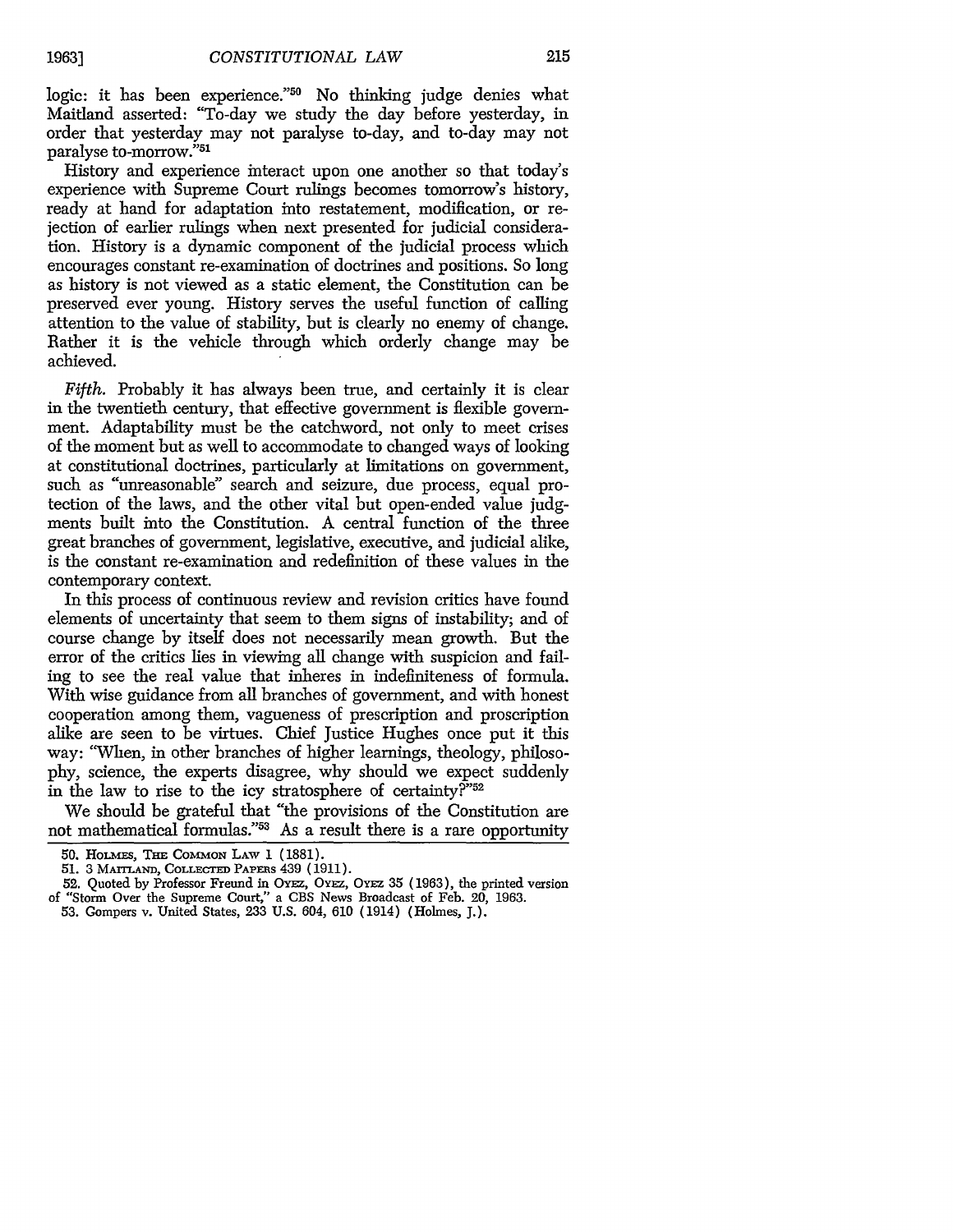for the development of constitutional law to proceed by way of a continuing dialogue between the Court and the Congress, the Court and the President, and, significantly, between the Court and the people. The Court's prestige is in part attributable to the fact that it is willing to learn from informed criticism, whatever the source.

Bearing this in mind it is apparent why federal constitutional law in the United States has always been essentially contemporary in its responses. Although rooted in the past, constitutional doctrine is not immutably fixed. Instead, constitutional law ever looks at the present as the harbinger of the future. Examples come readily to mind.

1. Use of the so-called "Brandeis brief' has sometimes been permitted by the Court,<sup>54</sup> in seeming violation of the requirement that all pertinent factual matter must appear in the trial court record; but in the early years of the century when the idea was new, a brief which drew on reports of public investigating committees, writings of relevant authorities, and comparable legislative practices was useful in support of the validity of state economic and social welfare legislation. At that time such laws were not necessarily accorded the benefit of the presumption of constitutionality as would now be the case.<sup>55</sup> The whole point of the Brandeis brief was to ensure that the Court had access to contemporary factual data and informed opinions as to the implications of the decisions it was called upon to make.

2. No case better illustrates the fact that the Constitution is to be read in the present tense than *Brown v. Board of Education* where the Court said explicitly:

In approaching this problem, we cannot turn the clock back to 1868 when the Amendment was adopted, or even to 1896 when *Plessy v. Ferguson* was written. We must consider public education in the light of its full development and its present place in American life throughout the Nation. Only in this way can it be determined if segregation in public schools deprives these plaintiffs of the equal protection of the laws.56

The promise of the early demise of racial discrimination as a result of this and related decisions was, as is well known, not promptly achieved under the mandate to achieve desegregation in public schools "with all deliberate speed." But the Court's impatience with unjustified delay has been made clear. Mr. Justice Goldberg has recently spoken pointedly for the Court:

The rights here asserted are, like all such rights, *present* rights; they are

<sup>54.</sup> See Muller v. Oregon, 208 U.S. 412 (1908); FREUND, ON *UNDEmSTANDiNc* Tntnu SUPREME COURT 86-92 (1949).

<sup>55.</sup> See United States v. Carolene Prods. Co., 304 U.S. 144, 152 n.4 (1938).

<sup>56. 347</sup> U.S. 483, 492-93 (1954). For an earlier but not dissimilar reaction, see Chastleton Corp. v. Sinclair, 264 U.S. 543 (1924).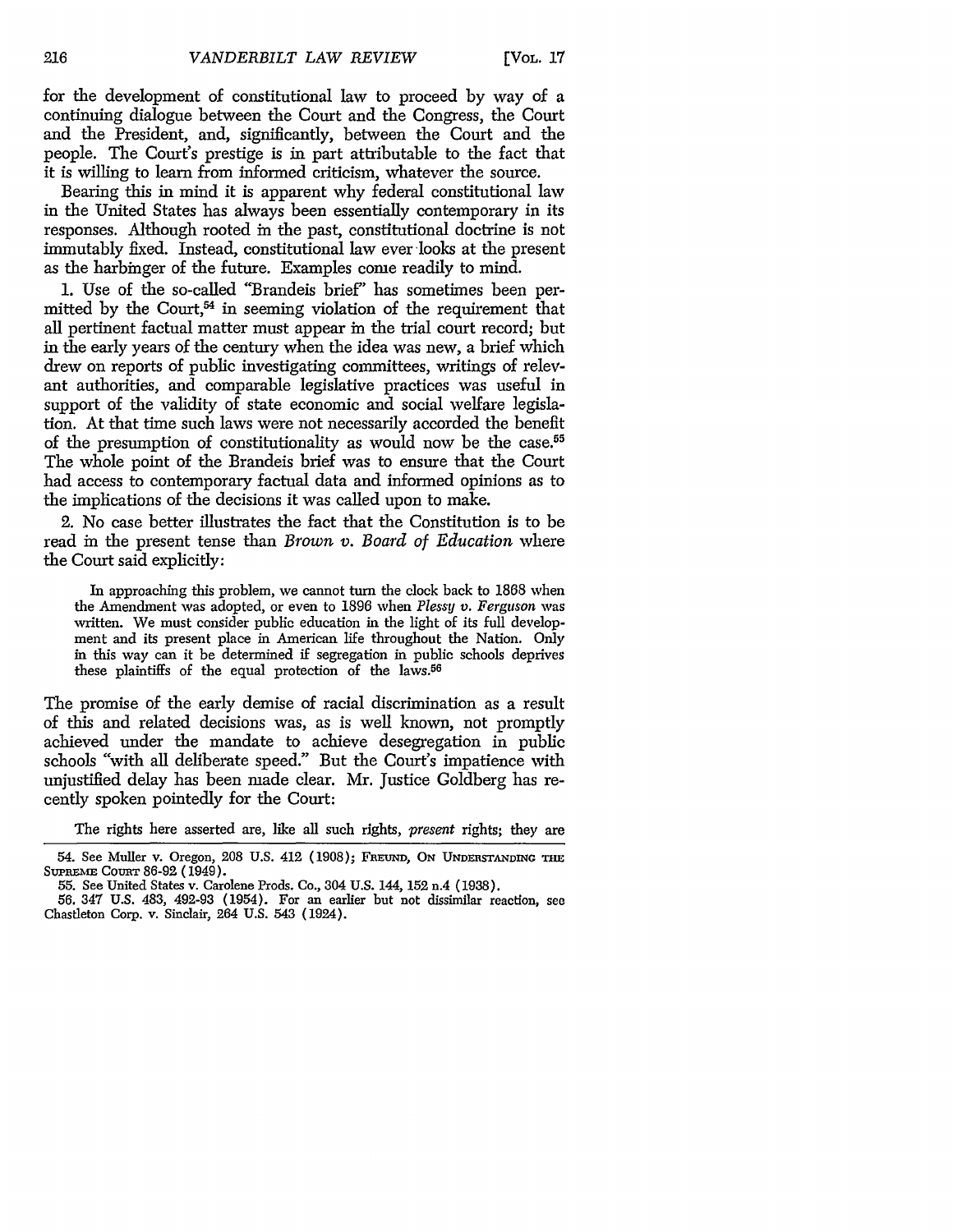not merely hopes to some *future* enjoyment of some formalistic constitutional promise. The basic guarantees of our Constitution are warrants for the here and now and, unless there is an overwhelmingly compelling reason, they are to be promptly fulfilled. $57$ 

3. The capacity for growth of the American Constitution is by no means exclusively a product of the recent past. In the nineteenth century, when the concern was less with individual freedom, and more with freedom of property, constitutional growth and change were equally demonstrable. One striking example from that period is found in the gradual shift from reliance on the obligation of contracts clause to emphasis on the due process clause as a restraint on state legislative authority in economic matters.

Article I, section 10, of the Constitution denies to the states the power to enact any "law impairing the obligation of contracts." Beginning with Chief Justice Marshall the word "contracts" was given a surprisingly broad reading to prevent the repeal or modification of legislative grants, to prevent the withdrawal of tax exemptions, to prevent the impairment of a charter granted by a state, and to limit relief available to debtors under state insolvency laws.<sup>58</sup> The federal judiciary thus early became a guardian of the rights of private property against state interference. As a result, during the first century of experience under the Constitution the contract clause was considered in almost forty per cent of all cases involving the validity of state legislation.59 However, with the rise of the railroad, and as the courts enlarged the concept of the police power of the states, the contracts clause received an increasingly restrictive interpretation. Although in 1819 the Court had readily found an implied grant in perpetuity of the charter to Dartmouth College, by 1837 a majority could not find an implied grant of monopoly to the Charles River Bridge Company.<sup>60</sup> Thus began the doctrine that nothing passes by implication in a public grant, unquestionably a limitation on the earlier cases. From this the Court moved gradually, but with seeming inevitability, to an essentially devitalized contracts cause.<sup>61</sup>

Denial of the *laissez-faire* philosophy under the contracts clause by

61. See Wabash R.R. v. Defiance, 167 U.S. 88, 97 (1897); Butcher's Union Co. v. Crescent City Co., 111 U.S. 746 (1884); Stone v. Mississippi, 101 U.S. 814,. 820 (1880). For the similar result as to private contracts, see Manigault v. Springs, 199 U.S. 473, 480 (1905). See also the discussion in Swisher, AMERICAN CONSTITUTIONAL **DEVELOPMENT** 149-67 (2d ed. 1954).

<sup>57.</sup> Watson v. Memphis, 373 U.S. 526, 533 (1963).

<sup>58.</sup> See, *e.g.,* Dartmouth College v. Woodward, 17 U.S. (4 Wheat.). **5I&** (1819); Sturges v. Crowninshield, 17 U.S. (4 Wheat.) 122 (1819); New Jersey v, Wilson, 11 U.S. (7 Cr.) 164 (1812); Fletcher v. Peck, 10 U.S. (6 Cr.) 87 (1810).

<sup>59.</sup> WIcirr, THs 'CoNTnAcr CLAUSE OF **THE** CONsTIruTIoN 95 (1938).

<sup>60.</sup> Charles River Bridge v. Warren Bridge, 36 U.S. (11 Pet.) 420 (1837).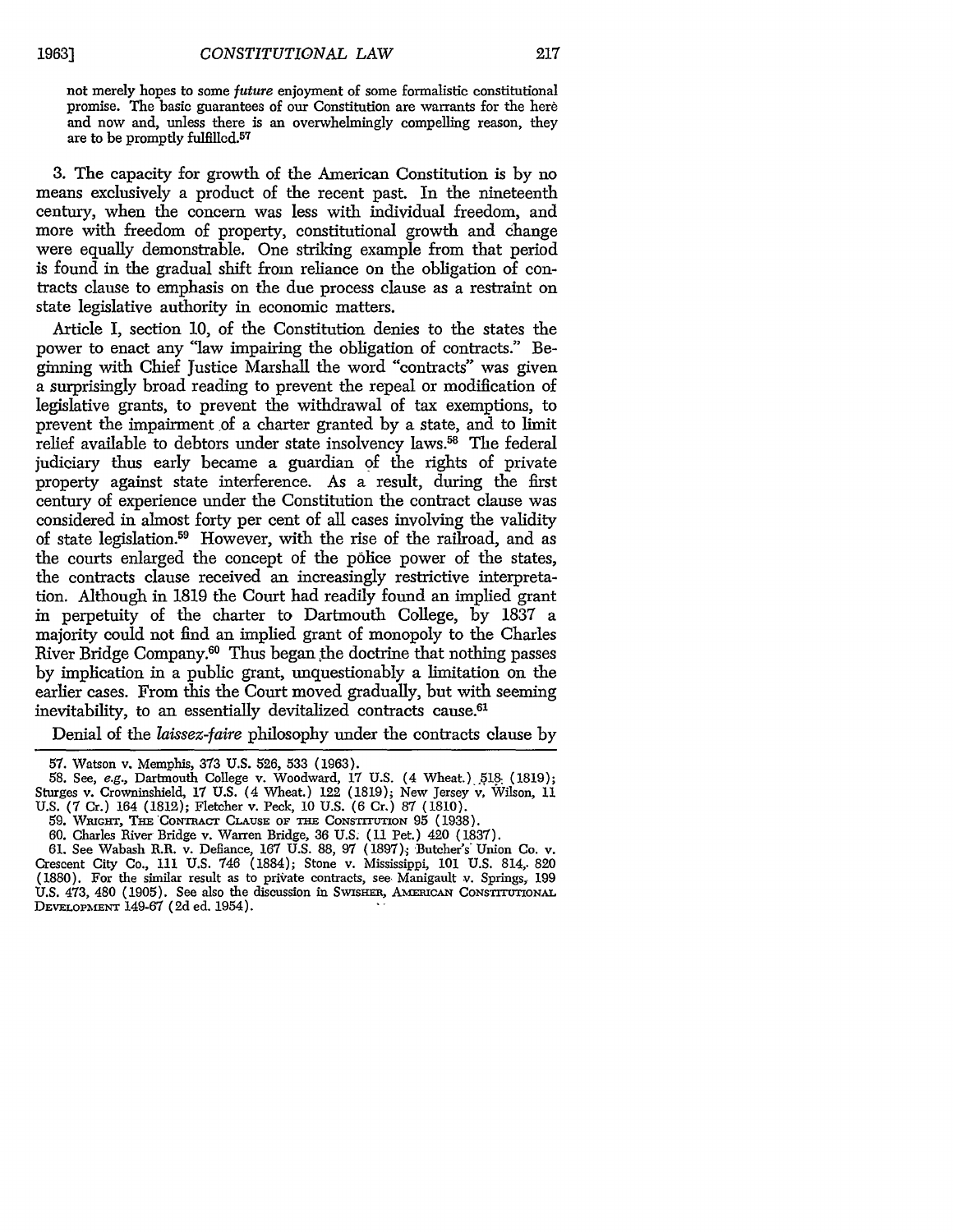no means meant in the nineteenth century an abdication of property interests to the tender mercies of the state legislatures. Reminder is scarcely necessary of the way in which the due process clause, and to a lesser extent the equal protection of the laws clause, of the fourteenth amendment continued the good offices that had previously been satisfied by the obligation of contracts concepts. The contracts clause, at best a somewhat special prohibition, had always been a limited vehicle for the vast tasks originally assigned to it; but the due process clause, available after 1868, suffered from no such modest limitation. The focus then shifted from the narrow obligation of contracts concept to the much broader area of liberty of contract whose high point was marked in *Lochner v. New York.*<sup>62</sup> Despite the forceful attack upon the doctrine advanced by Mr. Justice Holmes' complaint that "The Fourteenth Amendment does not enact Mr. Herbert Spencer's Social Statics,"<sup>63</sup> this remained the prevailingalthough sometimes wavering-doctrine of the Court until 1934.<sup>64</sup> Whether the latest shift marks the Court's return "to the original constitutional proposition," as Mr. Justice Black has suggested,  $65$  is not here the point. It is simply to note judicial responsiveness to the winds of change that unquestionably blew in the direction of permissiveness for state economic and social experimentation.

The above reminder of the development of constitutional doctrine was drawn from a past era in constitutional law, when concern for property rights was supreme. Now, however, the changed temper of the times demands that the Court sit primarily as guardian of individual liberties, leaving to the Congress and state legislatures almost exclusive control over the allocation of property rights. Professor Freund summarized the situation in these words: "when freedom of the mind is imperiled by law, it is freedom that commands a momentum of respect; when property is imperiled, it is the lawmakers' judgment that commands respect."<sup>66</sup>

#### **CONCLUSION**

Interpretation of the Constitution is no less difficult than must have been the original task of draftsmanship. The fact that the Constitution is a written document has assured the advantages of stability in constitutional law, particularly in the guarantee thus assured of restrictions against governmental abuse. At the same time the capacity

<sup>62. 198</sup> **U.S.** 45 (1905).

<sup>63.</sup> *Id.* at 75.

<sup>64.</sup> Nebbia v. New York, 291 U.S. **502** (1934).

<sup>65.</sup> Ferguson v. Skrupa, 372 U.S. 726, 730 (1963).

<sup>66.</sup> FREUND, ON UNDERSTANDING THE SUPREME COURT 11 (1949).